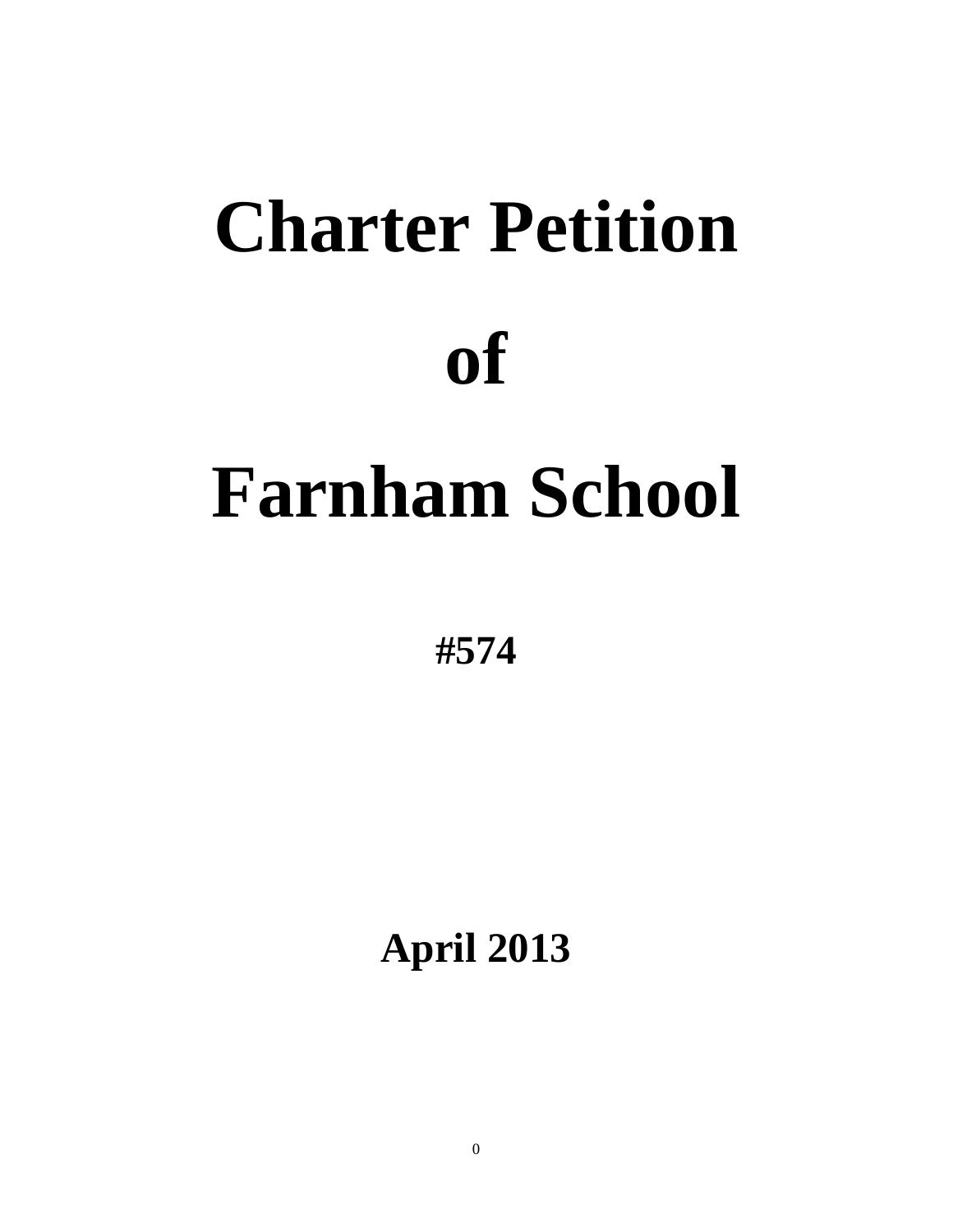# **Table of Contents**

| I.    |                                                                 |  |
|-------|-----------------------------------------------------------------|--|
| П.    |                                                                 |  |
| Ш.    |                                                                 |  |
| IV.   |                                                                 |  |
| V.    |                                                                 |  |
| VI.   | Student Admissions, Attendance, Suspension/Expulsion Policies 7 |  |
| VII.  |                                                                 |  |
| VIII. |                                                                 |  |
| IX.   |                                                                 |  |
| X.    |                                                                 |  |
| XI.   |                                                                 |  |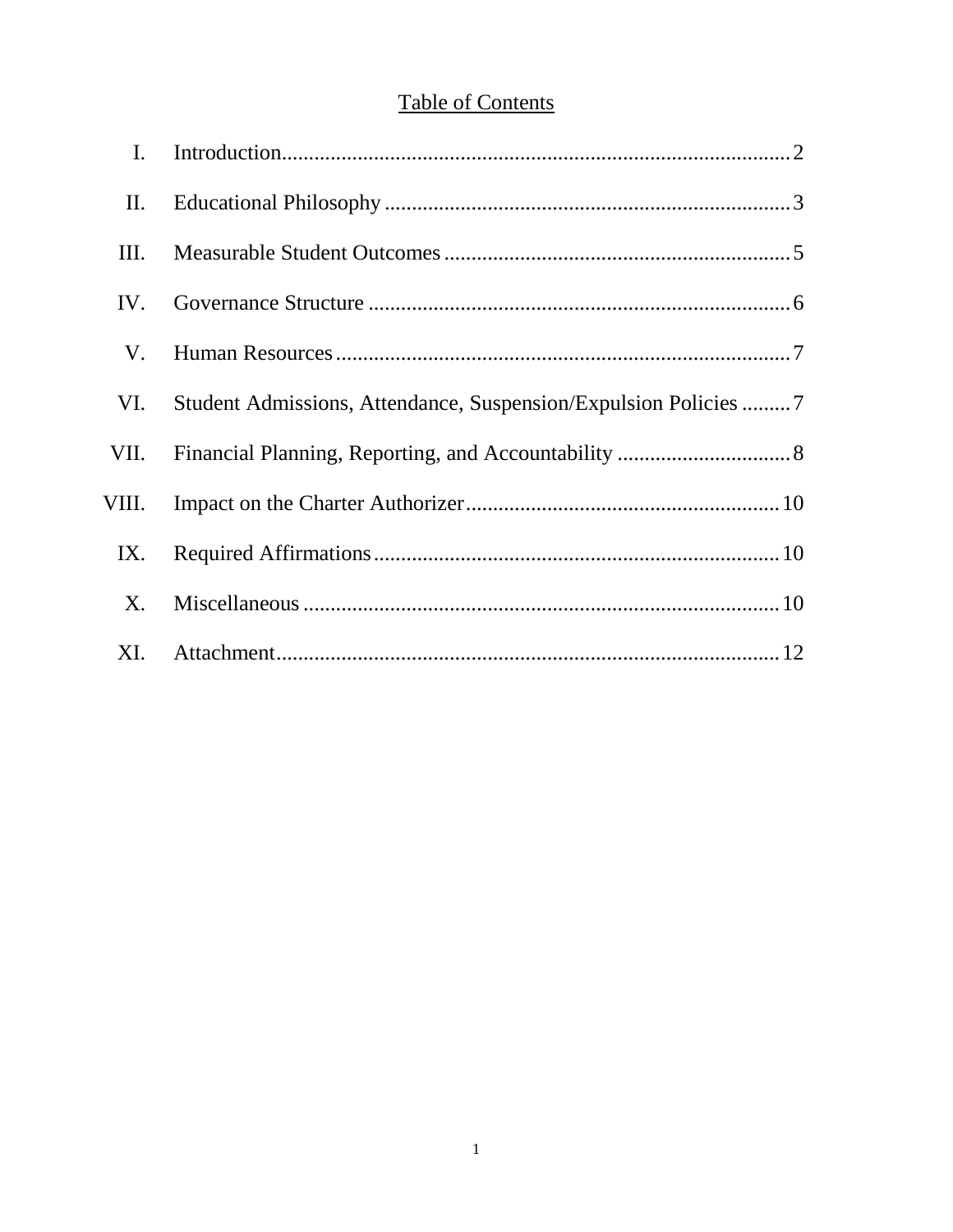## I. Introduction

The Farnham staff wishes to operate as a neighborhood dependent conversion charter public school in order to take advantage of some of the flexibility that charter status offers. The school will pursue the mission and vision of the Cambrian School District as described in the District's Mission, Vision, Outcomes, Indicators, in addition to the Farnham site commitment to excellence.

The conversion to a neighborhood charter public school offers the school community flexibility in two key areas that we need in order to operate differently than current district and state policies will allow. We do not seek or desire independence from the Cambrian School District. We wish to operate as a dependent charter school in order to operate with limited independence from Education Code in the following two areas:

- 1. Site level block grants that allow flexibility. Flexibility to receive site level funds in the form of a block grant, rather than specific program funds, in order to utilize these funds to provide flexibility to meet the needs of our students, staff, parents and programs.
- 2. Area-wide enrollment of students. Farnham enrolls about twenty percent of its students from outside the Cambrian School District. We will be able to offer attendance options for individuals living outside the district's attendance boundaries who want to continue or begin their K-5 education at Farnham Elementary School.

## **Mission and Vision**

Farnham School will subscribe to the Mission and Vision of the Cambrian School District. The Mission and Vision are as follows:

#### *Mission Statement*

Cambrian School District, a caring and collaborative community, develops creative and critical thinkers who communicate effectively, value diversity and are ready to excel in a global society.

#### *Vision Statement*

The Cambrian School District will be known for its creativity and innovation and maintaining a strong focus on educating the whole child.

Our actively engaged students will take control of their education as they are challenged to reach individual levels of personal best.

Our amazing team of highly trained educators and classified staff supported by an army of parent volunteers and business partners will share a commitment to meeting the needs of all students.

As the heart and soul of our community, the Cambrian Family will explore infinite possibilities for learning as we prepare our 21st century students for the future workforce and to meet and exceed the challenges of their exciting, diverse, and ever changing future.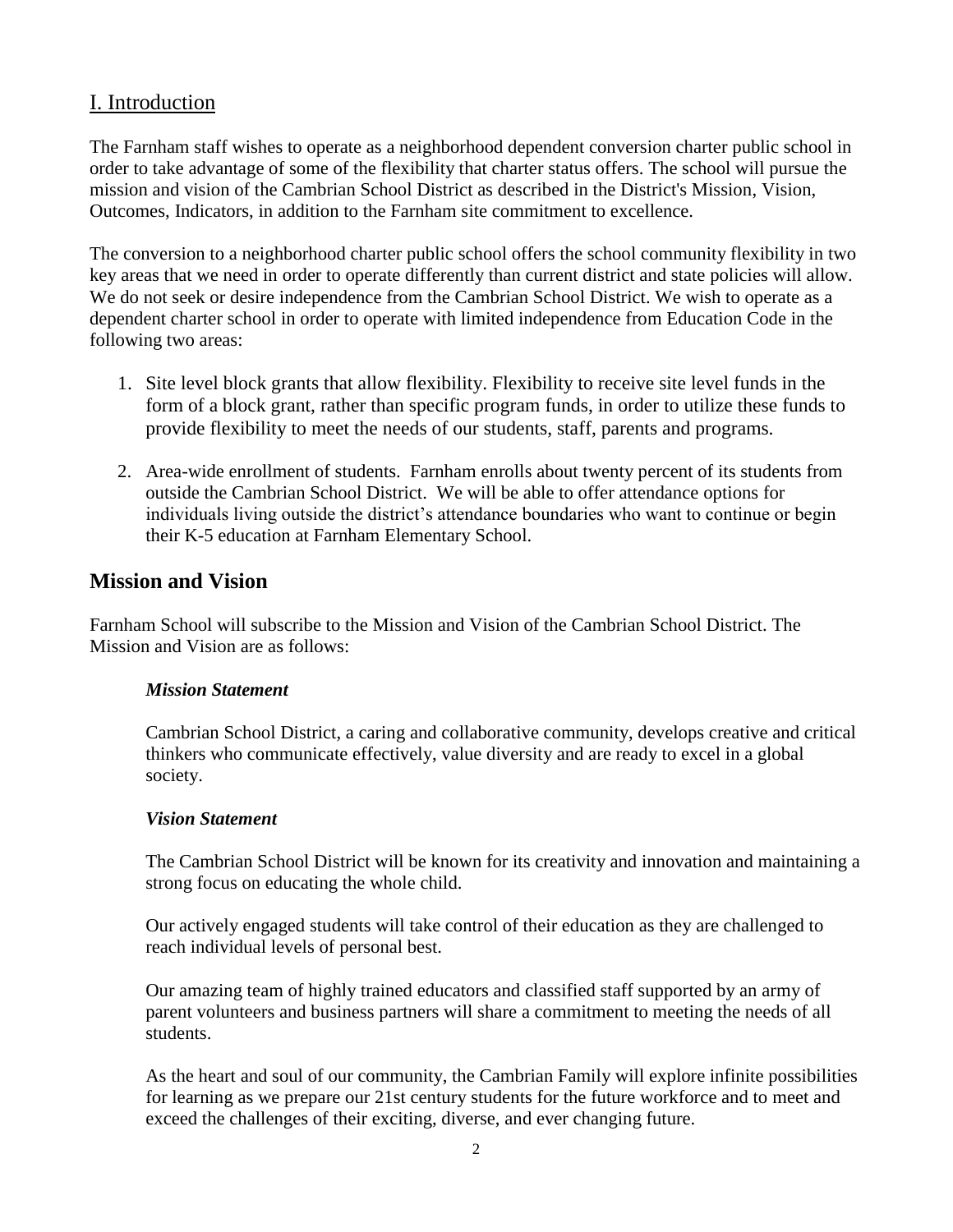## **Statement of Operations**

Farnham School will retain its current operational relationship with the district in all of the following ways:

- Governance by the Cambrian School District Board of Education
- Maintenance and insurance of school facilities
- Changes, additions or alterations to the facilities
- Maintenance of the non-instructional operations
- Insurance of school and district personnel against liability claims of all current and future district policies
- All current and future contracts agreed upon between the Cambrian School District, Cambrian District Teachers' Association (CDTA) and California School Employee's Association (CSEA) Local Chapter 641 in accordance with the Educational Employment Relations Act (EERA)
- All operations, except inter-district transfers, currently in place with other neighborhood schools in the district

## II. Educational Philosophy

## **Education Code 47605 (b) (5) (A)**

*A description of the educational program of the school, designed, among other things, to identify those whom the school is attempting to educate, what it means to be an "educated person" in the 21st century, and how learning best occurs. The goals identified in that program shall include the objective of enabling pupils to become self-motivated, competent, and lifelong learners.*

Farnham School is a neighborhood school that offers students the promise of an exceptional education in grades kindergarten through five that leads to successful middle school and high school experiences, and the post-secondary options of fulfilling employment or admission to institutions of higher education. This promise is made with the understanding that an education is a shared responsibility of the public schools, parents, community, and the individual learners.

#### **The guiding principles are:**

We Believe:

- In valuing and teaching the whole child
- In preparing all Cambrian Students for the global challenges of the 21st century
- In honoring and encouraging the strengths of every child
- In fostering a strong sense of community and creating a safe, orderly learning environment for all
- In success that is built through collaboration and teamwork
- In children as capable learners who have a shared responsibility for their education.
- In a well rounded education that encompasses the arts, physical education, and hands on experiences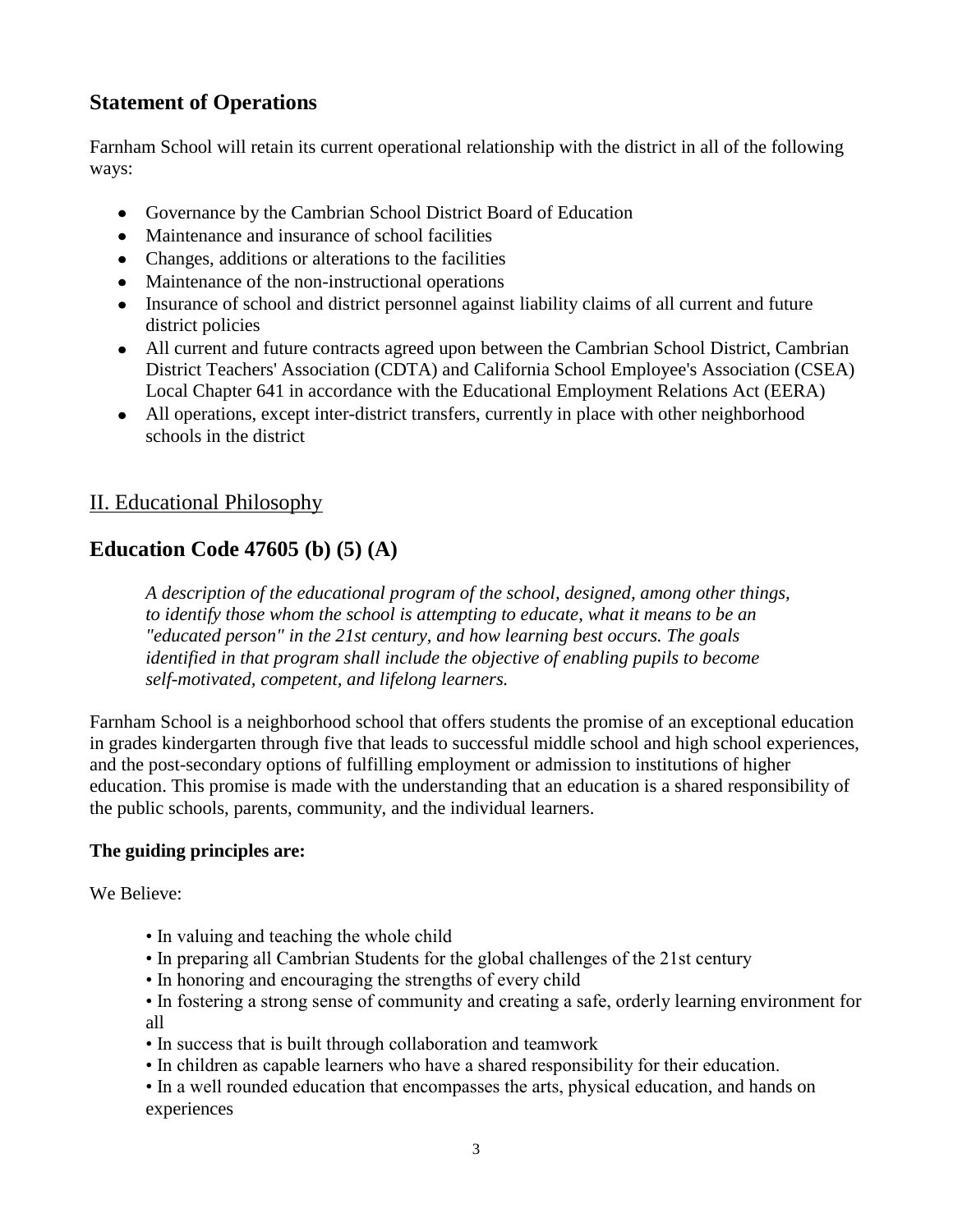• In celebrating diversity of cultures and the importance of the individual in an equitable environment

## III. Measurable Student Outcomes

## **Education Code 47605 (b) (5) (B)**

*The measurable pupil outcomes identified for use by the charter school. "Pupil outcomes," for purposes of this part, means the extent to which all pupils of the school demonstrate that they have attained the skills, knowledge, and attitudes specified as goals in the school's education program.*

Farnham School will be held accountable for all learners meeting the measures of success for the outcomes of the school. Our goal is for all Farnham students to meet the statewide performance standards developed by the California Department of Education and described in multiple measures. These standards include the subject fields of language arts, mathematics, science, social studies and physical education. All students will participate in state-mandated assessments. Farnham School's students will participate in all district-mandated assessments and meet district standards. Trimester report cards will be continued on the same schedule adopted by the district as a whole.

# **CA Education Code 47605 I (b) (5) (C)**

#### *The method by which pupil progress is to be measured.*

Progress will be objectively measured by the annual statewide assessments as determined by the State of California and by formative and summative district assessments.

Progress will also be measured by teachers in the traditional manner, such as through project performances, portfolios, tests and exams. Progress will be discussed on a regular basis with parents and children and existing trimester reports cards will continue to be distributed.

## **CA Education Code 47607**

*Requirement to meet specific performance standards to renew the Charter.*

Measurable Outcomes: Farnham has met the overall school API growth target in each of the past four years.

Use of Data: The Farnham staff consistently uses formative assessments throughout the year to improve instructional practices to ensure mastery of grade level standards. Data on formative assessments are sent to parents to maintain effective communication on their child's progress. STAR summative data are sent to parents as mandated by state requirements.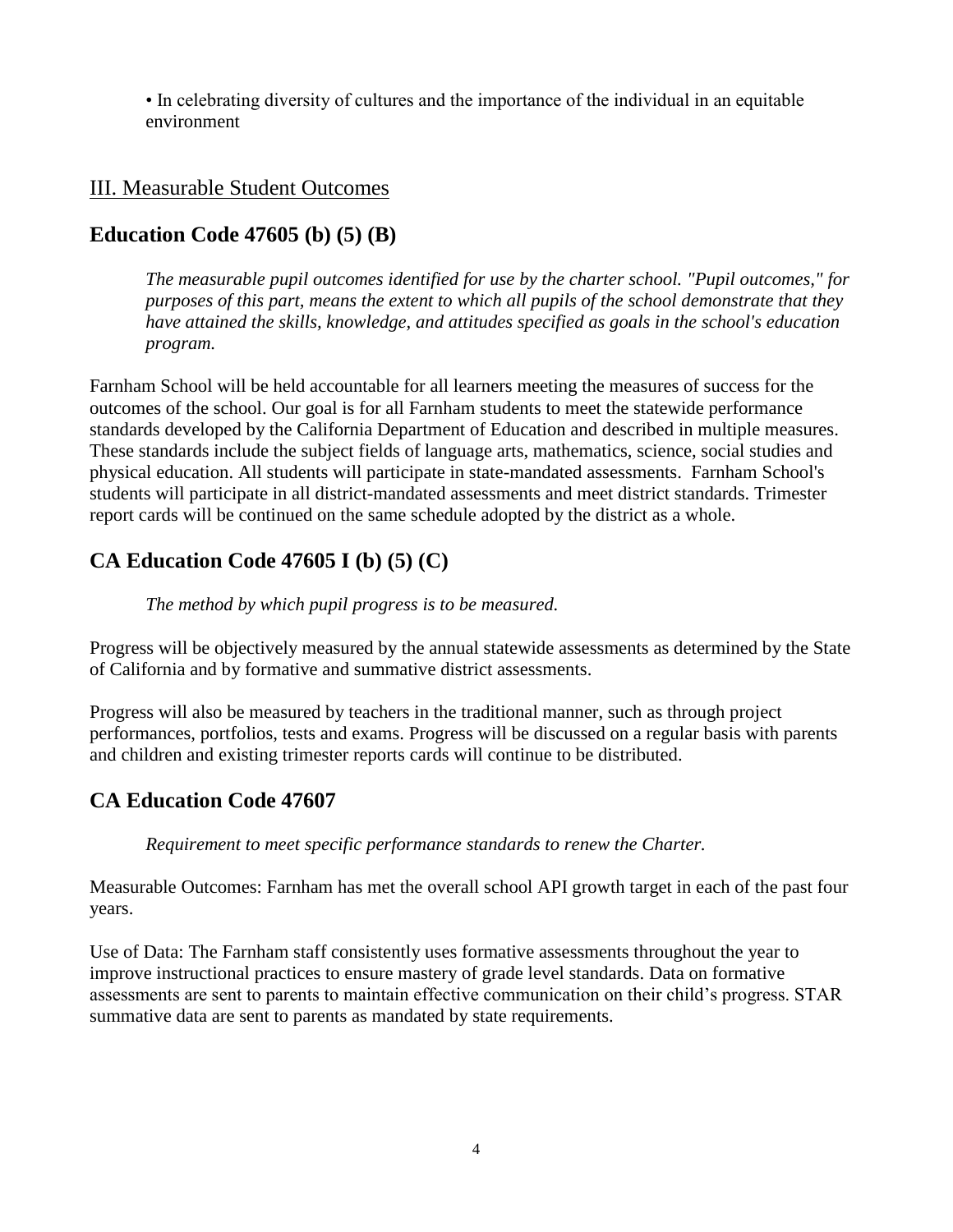## IV. Governance Structure

## **CA Education Code 47605 (b) (5) (D)**

*The governance structure of the school, including, but not limited to, the process to be followed by the school to ensure parent involvement.*

Farnham School will be a dependent, neighborhood charter school that will be governed by the Cambrian School District Board of Education.

On-site decisions regarding a process for ensuring parent involvement and budgeting of AB544 funding and any other money allocated from the state for the charter school, including grants, will be by consensus among certificated staff acting on recommendations made by the majority of the Farnham Advisory Council. If consensus cannot be reached, a decision will be made by a 60 percent majority vote of certificated staff. Any amendment to this charter petition itself will be approved by this same process - consensus of certificated staff or a 60 percent majority vote, thereof, in the event consensus cannot be reached.

#### **Membership**

Site level governance is performed by the School Site Council and includes staff and parents. The team will consist of eight voting members. These include:

- Four staff—one principal, two teachers, and one English learner representative
- Four parents—parents may express an interest to serve and will be selected in the spring to begin the following fall

#### **Term of Office**

The term of office of each staff representative shall be two years. In the event that a staff representative resigns, a vote will be taken to fill the seat. The staff member so selected will complete the term of the staff member who resigned.

The term of office of each parent representative shall be two years. In the event that a parent representative resigns, a notice will be sent home to parents and the vacancy will be advertised in the school newsletter to seek a replacement. Ballots will be distributed to the parent community. The parent representative so selected will finish the term of the person who resigned.

#### **Meetings**

The Farnham Advisory Council shall establish a regular time, date and place of meeting and shall hold no more than one regular meeting per month during the months of September through June (excluding the short school month of December).

Four of eight voting members shall constitute a quorum. The Farnham Advisory Council may establish rules and procedures governing the conduct of its meetings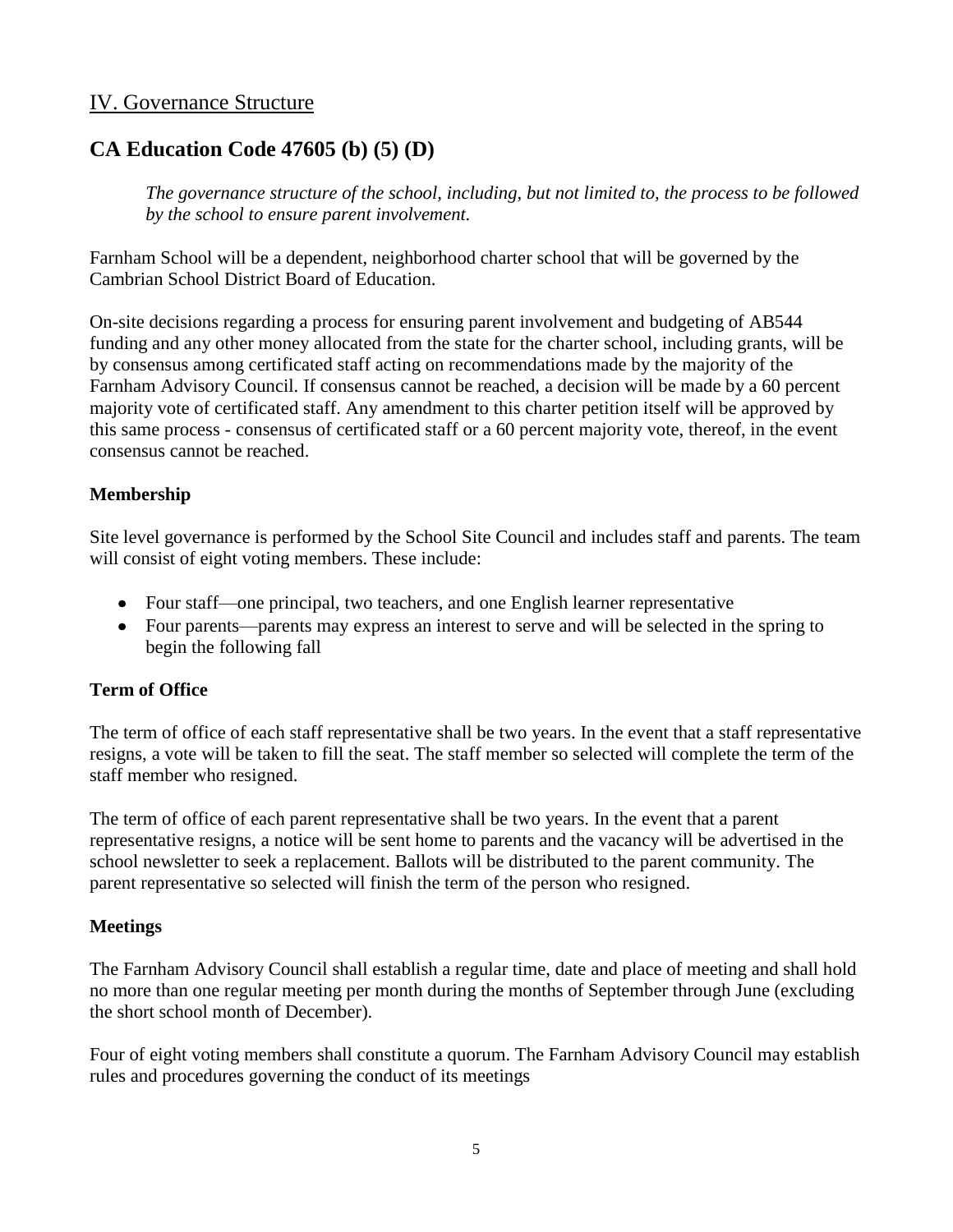The Farnham Advisory Council shall be subject to the Ralph M. Brown Act, California Government Code Section 54950, et seq. as is the current site council.

## V. Human Resources

# **CA Education Code 47605 (b) (5) (E)**

*The qualifications to be met by individuals to be employed by the school.*

Teachers at Farnham shall be required to hold a Commission on Teacher Credentialing certificate, permit, or other document equivalent to that which a teacher in other public schools would be required to hold. As the California Department of Education and the Commission for Teacher Credentialing provide interpretations for the requirements for non-academic subjects those interpretations will be followed and submitted to the Cambrian School District Board of Education for approval. Cambrian School District shall not require any employee of the district to be employed at Farnham School. The district will utilize existing policies and collective bargaining agreements to address staff members currently assigned to Farnham who do not wish to continue at the school under the charter status.

Job descriptions and credential requirements for all positions will remain the same as described in the CDTA and CSEA collective bargaining agreements.

# **CA Education Code 47605 (b) (5) (F)**

*The procedures that the school will follow to ensure the health and safety of pupils and staff. These procedures shall include the requirement that each employee of the school furnish the school with a criminal record summary as described in Section 44237.*

Farnham School shall comply with all the provisions and procedures of Education Code 44237, including the requirement, that as a condition of employment each new employee not possessing a valid California Teaching Credential must submit two sets of fingerprints to the California Department of Justice for the purpose of obtaining a criminal record summary. Records of student immunizations shall be maintained, and staff shall follow requirements for periodic TB tests.

## VI. Student Admissions, Attendance, Suspension/Expulsion Policies

# **CA Education Code 47605 (b) (5) (G)**

*The means by which the school will achieve a racial and ethnic balance among its pupils that is reflective of the general population residing within the territorial jurisdiction of the school district to which the charter petition is submitted.*

Farnham School will be a dependent, conversion charter that shall maintain the policy giving admission preference to pupils who reside within the former Farnham attendance area. Preference shall be extended to pupils currently attending Farnham School and pupils who reside in the Cambrian School District attendance area. Should interest in the school be greater than its capacity, Farnham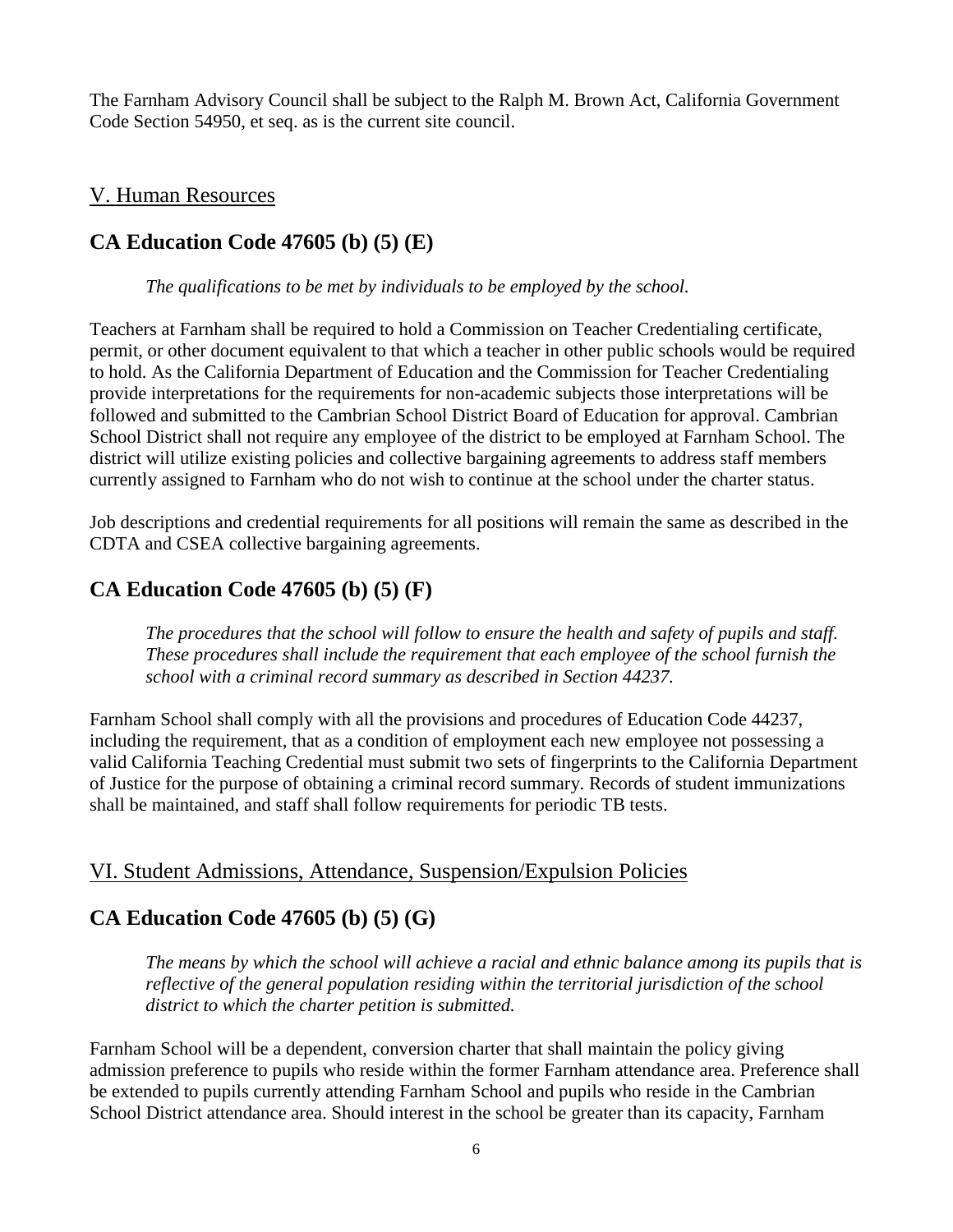School will follow the process for determining admission to the school which is outlined in the next section (CA Education Code 47605 (b) (5) (H)). This process shall be approved by the Cambrian School District Board of Education and be consistent with the law.

The Cambrian School District Governing Board shall not require any pupil enrolled in the school district to attend Farnham School and will utilize district policies for placement of students not wishing to attend the school.

Farnham School will consult with the Cambrian District Board of Education regarding the number of students admitted to the school based on existing policies and procedures. The enrollment capacity will be established annually and be consistent with state law and master agreements between the Cambrian School District and the Cambrian Teachers' Association and the California School Employees' Association.

# **CA Education Code 47605 (b) (5) (H)**

#### *Admission requirements, if applicable.*

There are no admission requirements. Farnham School will admit pupils who wish to attend the school if there is space. In accordance with the law, preference shall be given to students who reside within the attendance area of the school, students who already attend Farnham, siblings, followed by students who reside in the Cambrian School District attendance area. If the number of pupils who wish to attend exceeds capacity, attendance shall be determined by public random drawing as soon as practicable after registration has opened and applications have been accepted. Current district policies used for admitting and removing students will be followed.

## VII. Financial Planning, Reporting, and Accountability

# **CA Education Code 47605 (b) (5) (I)**

*The manner in which annual, independent, financial audits shall be conducted, which shall employ generally accepted accounting principles, and the manner in which audit exceptions and deficiencies shall be resolved to the satisfaction of the chartering authority.*

Farnham School shall be a dependent charter school and participate in the district's annual audit. Exceptions and deficiencies so noted will be addressed promptly, pursuant to policies and procedures established by the Cambrian School District Board of Education.

# **CA Education Code 47605 (b) (5) (J)**

#### *The procedures by which pupils can be suspended or expelled.*

Students shall be suspended or expelled for actions for which they could be suspended or expelled from the Cambrian School District as defined by the Education Code Sections 48900 to 48926. The due process mandated for school districts therein will be followed at Farnham School.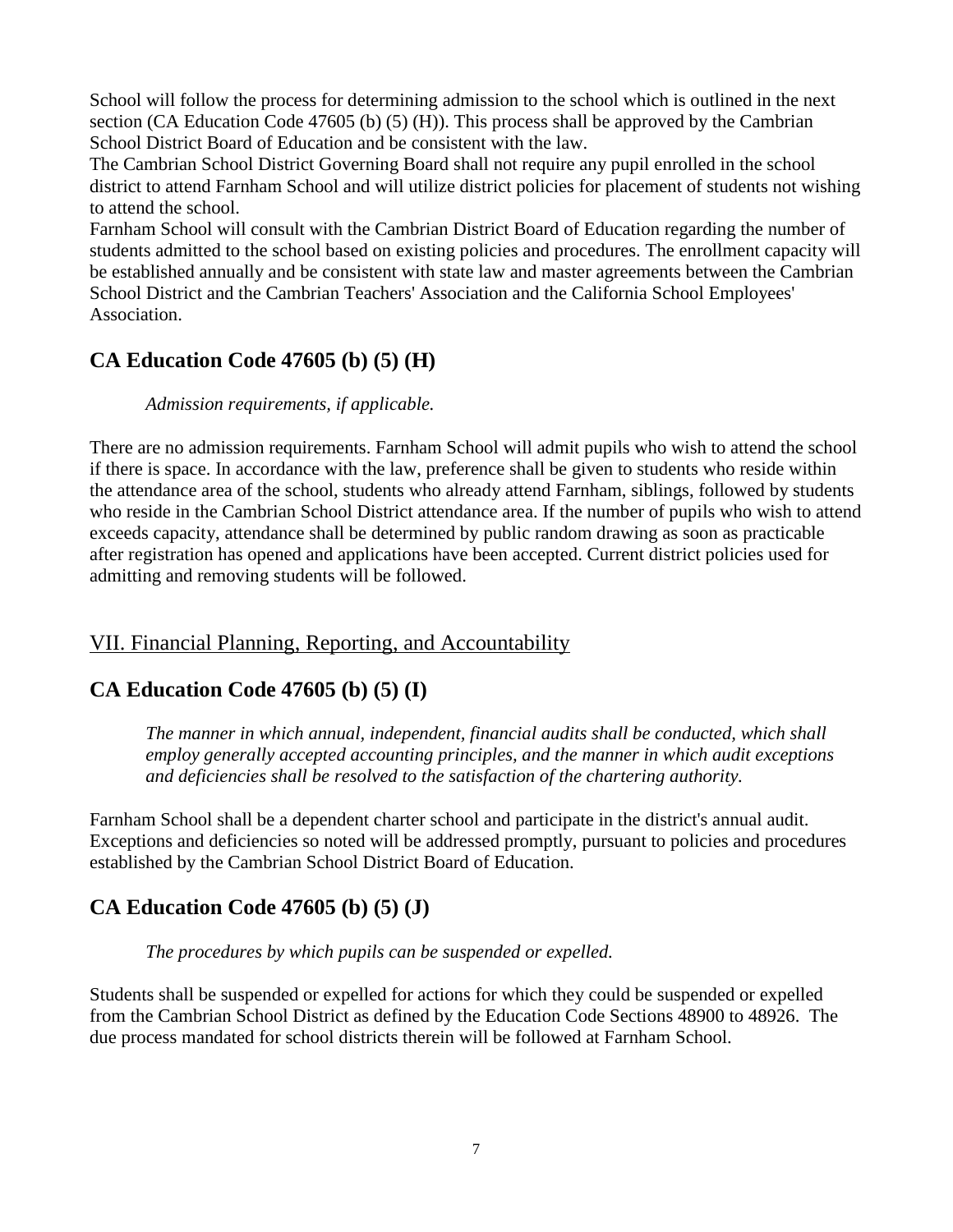## **CA Education Code 47605 (b) (5) (K)**

*The manner by which staff members of the charter schools will be covered by the State Teachers' Retirement System, the Public Employees' Retirement System, or federal social security.*

Farnham School will retain its current relationship with the Cambrian School District for the purposes of all staff benefits as provided under existing master agreements.

- 1. **Relationship with local teachers' and school employees' associations**: Farnham staff will continue with the current relationships with the Cambrian Teachers' Association and the California School Employees' Association.
- 2. **Process for determining salaries and working conditions**: Farnham staff will continue its current relationships with the school district, the Cambrian Teachers' Association and the California School Employees' Association for purposes of determining salaries and benefits for employees.

## **CA Education Code 47605 (b) (5) (L)**

*The public school attendance alternatives for pupils residing within the school district who choose not to attend charter schools.*

Pupils residing within the former attendance area of Farnham School who choose not to attend the school, may attend any of the existing Cambrian School District schools.

## **CA Education Code 47605 (b) (5) (M)**

*A description of the rights of any employee of the school district upon leaving the employment of the school district to work in a charter school and of any rights of return to the school district after employment at a charter school.*

All current and new employees at Farnham School will be employees of the Cambrian School District and all rights of permanent status and transfers shall be the same as those used by the district and outlined in the CDTA and CSEA collective bargaining agreements in accordance with the EERA. In addition, all Education Code rights and responsibilities and any other statutory provisions shall remain in effect.

We wish to reiterate that the Education Code of California remain in effect with the exception of flexibility in funding by block grant and area-wide enrollment as stated in our introduction.

# **CA Education Code 47605 (b) (5) (N)**

*The procedures to be followed by the charter school and the entity granting the charter to resolve disputes relating to provisions of the charter.*

There are no special provisions for dispute resolution in this charter. As a dependent charter, existing policies, practices and education and government code shall remain intact. Specific provisions within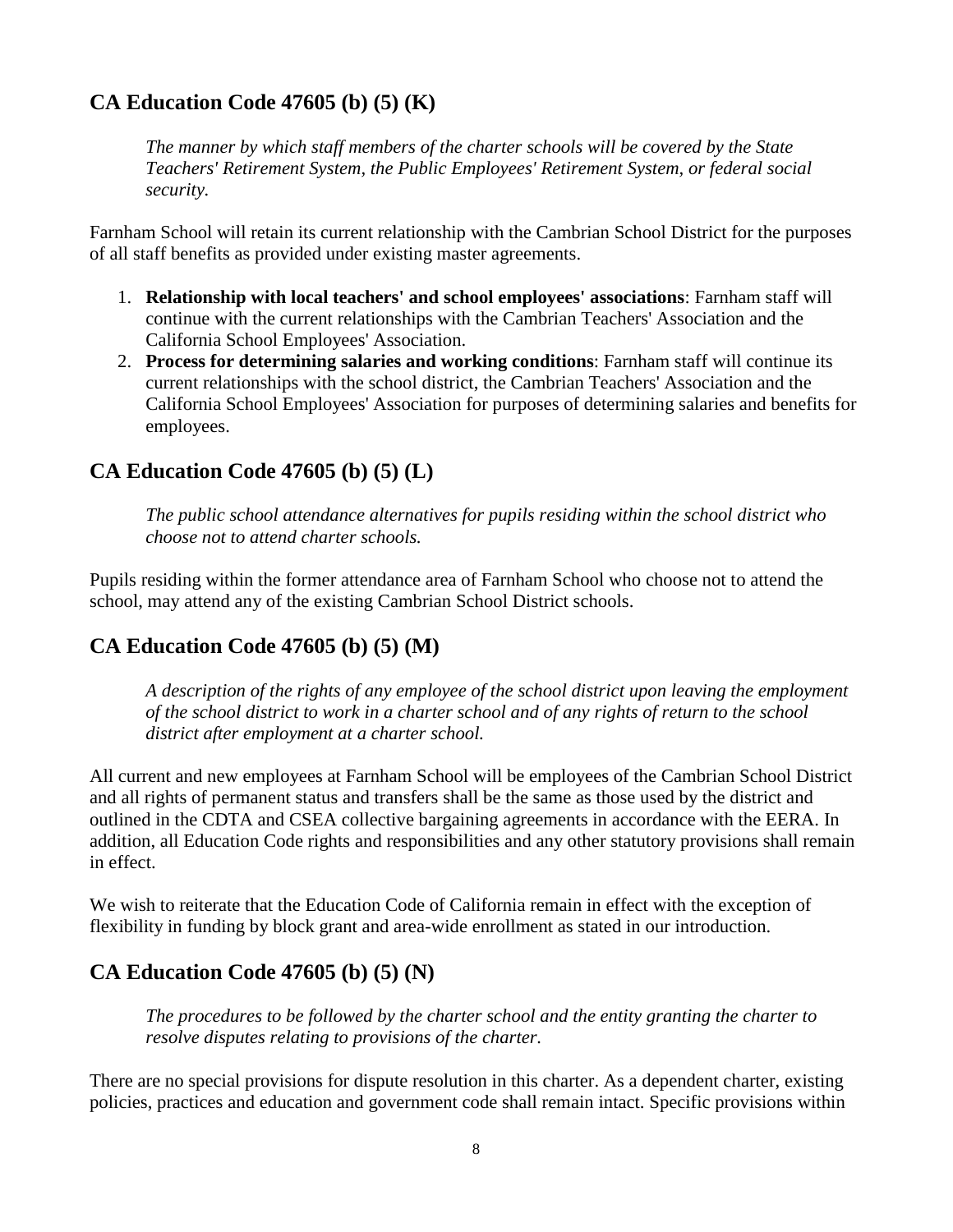the existing CDTA and CSEA contracts for complaint policies, collective bargaining, and grievance procedures will remain applicable.

# **CA Education Code 47605 (b) (5) (O)**

*A declaration whether or not the charter school shall be deemed the exclusive public school employer of the employees of the charter school for the purposes of the Educational Employment Relations Act.*

All employees of Farnham School will be employees of the Cambrian School District.

## **CA Education Code 47605 (b) (5) (P)**

*A description of the closure procedure, including closeout audit, asset liability disposition, and records transfer.*

The process for charter school closure will follow the California State Department of Education recommended process. This process will include an official action by the Cambrian School District Governing Board effective at the end of an academic year, notifying the Charter Schools Unit of the California Department of Education, parents, and the Santa Clara Office of Education. The Cambrian School District will maintain all student and school records as required by law for the charter. After its closeout, the school will have an audit to determine and financial responsibilities which will be borne by the Cambrian School District. As a conversion charter school, the assets and liabilities will remain part of the Cambrian School District.

## VIII. Impact on the Charter Authorizer

As a dependent charter, we will have minimal additional impact on the Cambrian School District for facilities needs, administrative services, and potential civil liability effects.

## IX. Required Affirmations

Farnham School shall be nonsectarian in its programs, admission policies, employment practices and all other operations. It shall not charge tuition and shall not discriminate against any pupil on the basis of ethnicity, national origin, gender, socioeconomic status or disability.

## X. Miscellaneous

#### **Severability**

The terms of this charter are severable. In the event that any of the provisions are determined to be unenforceable or invalid for any reason, the remainder of the charter shall remain in effect.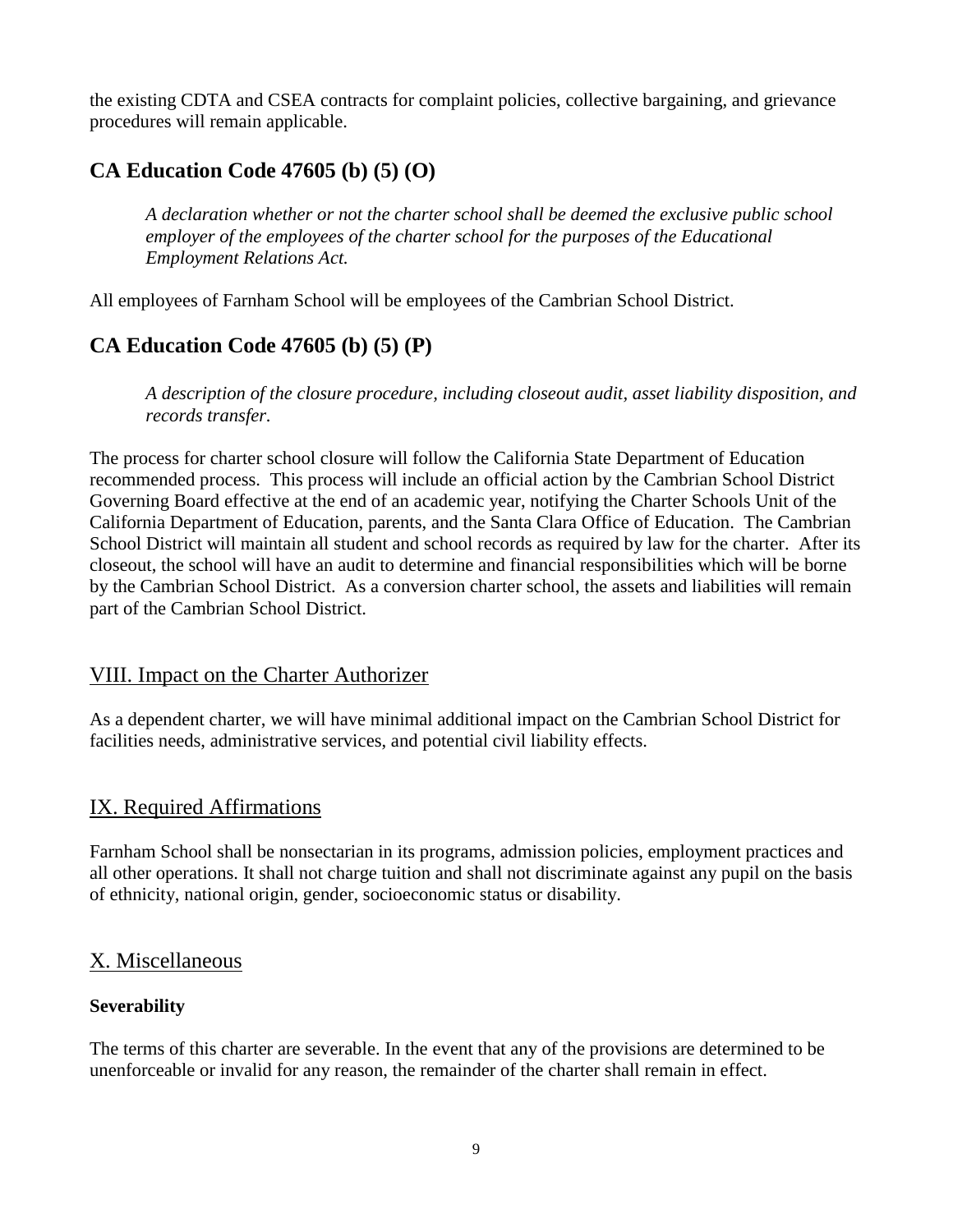On an annual basis, if 51 percent or more of the permanent status teachers currently employed at Farnham choose to revoke charter status by February 1<sup>st</sup> of any school year, then the Cambrian School District Board of Education shall agree to revoke the charter and return the school to non-charter status the next school year.

The Cambrian School District Board of Education may revoke the charter as described in Section 47607 of Assembly Bill 544.

#### **Special Education**

If students attending Farnham School qualify for special education funds, then the Cambrian School District shall treat Farnham students as it treats other Cambrian School District students.

In terms of Special Day classes, resource specialist services and speech services, the charter school will follow all current and future district regulations, practices and policies.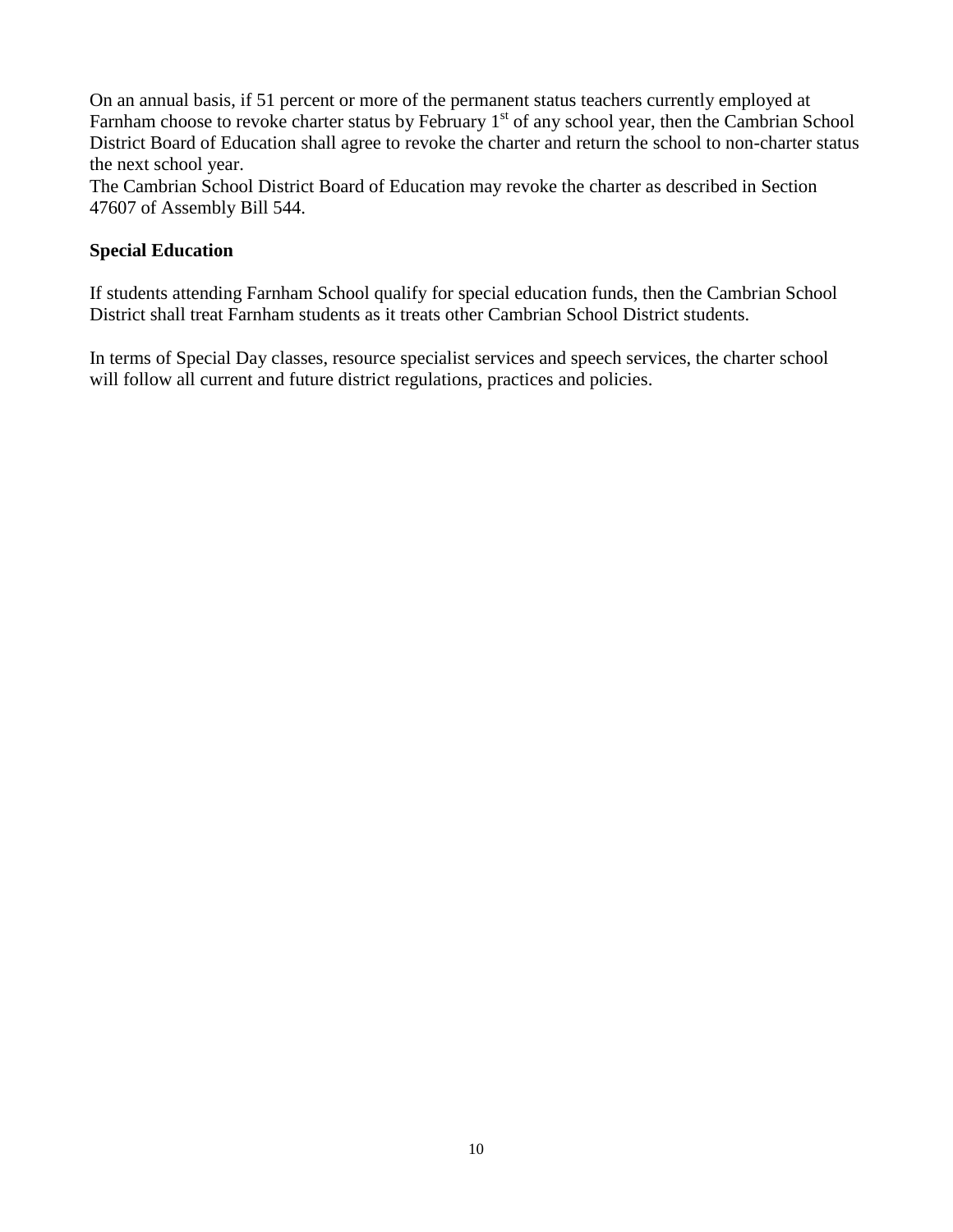## **Petition for the Establishment of Charter Status For Farnham School**

We, the undersigned, believe that the attached charter merits consideration and hereby petition the Governing Board of the Cambrian School District to grant approval of the charter pursuant to Education Code Section 47605 to enable the conversion of Farnham School. Farnham School agrees to operate the school pursuant to the terms of the Charter Schools Act and the provisions of the school's charter. The petitioner's listed below certify that they are permanent teachers who are meaningfully interested in teaching in the Farnham School.

The petitioners authorize the Lead Petitioner to negotiate any amendments to the attached charter necessary to secure approval by the Cambrian School Board of Education.

By the petitioners: 12012013 Name (please print) Signature 20. Name (please print) Signature Name (please print) Signature Date Name (please print) Signature/ Date Melissa DiGiolano Name (please print) Signature Date  $minF15$ Name (please print) Signature Date Signature Name (please print) Date Name (please print) Signature Date Name (please print) Signature Date Name (please print) Signature Date Livera Name (please print) Signature Date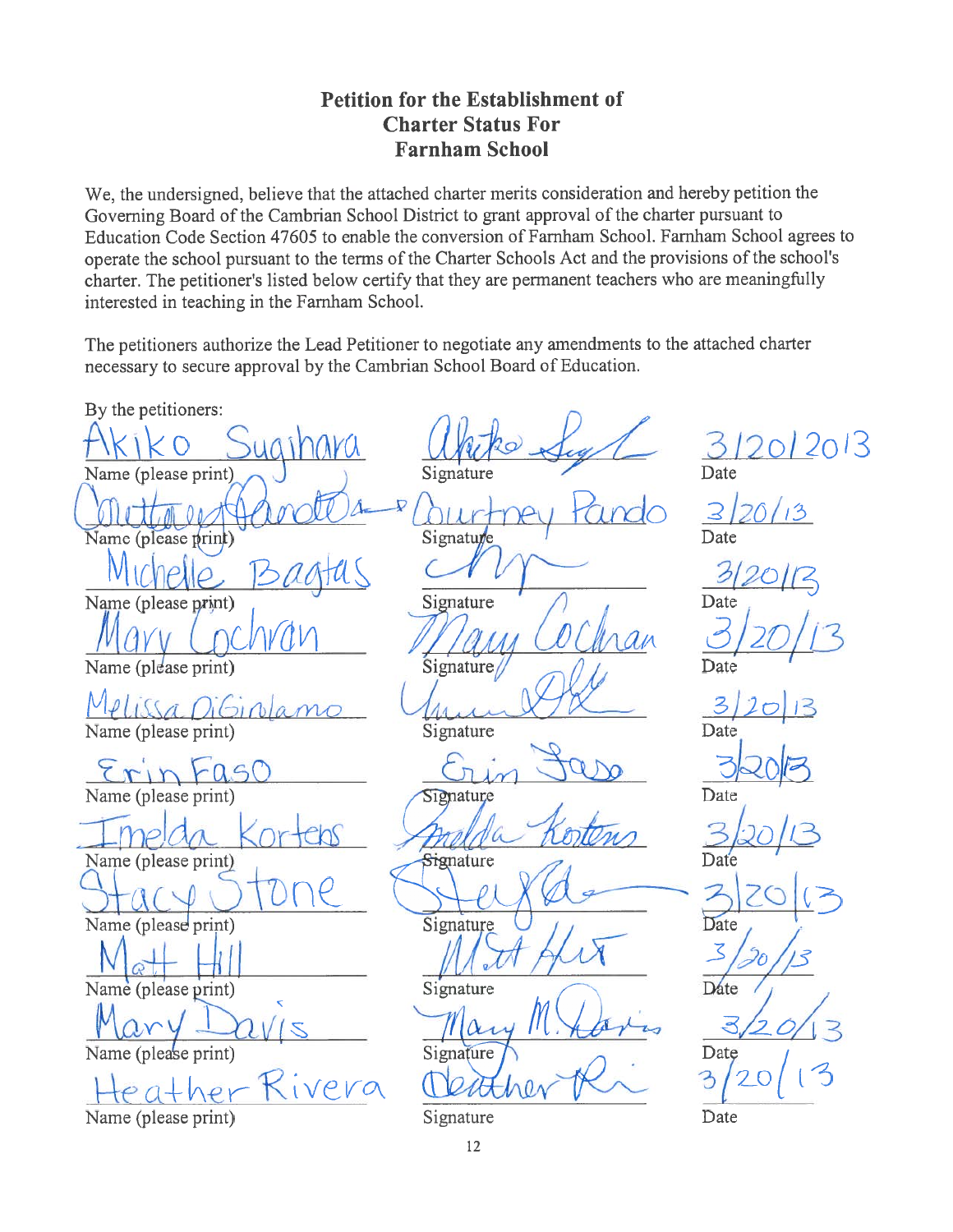DeMarquez  $\frac{3-20-13}{\text{Date}}$  $SA$ Name (please print) Signature Signature Name (please print) Date man 3 Lori Hoffman  $780$ Name (please print) Signature Date , lers Name (please print) Signature Date C0 Signature Name (please print) Date Signature Name (please print) Date amira Signature Date Name (please print) Greco enna 4  $\varrho$ Mame (please print) Signature amela Name (please print) Signature Name (please print) Signature Date Name (please print) Signature Date Name (please print) Signature Date Name (please print) Signature  $\overline{Date}$ Name (please print) Signature Date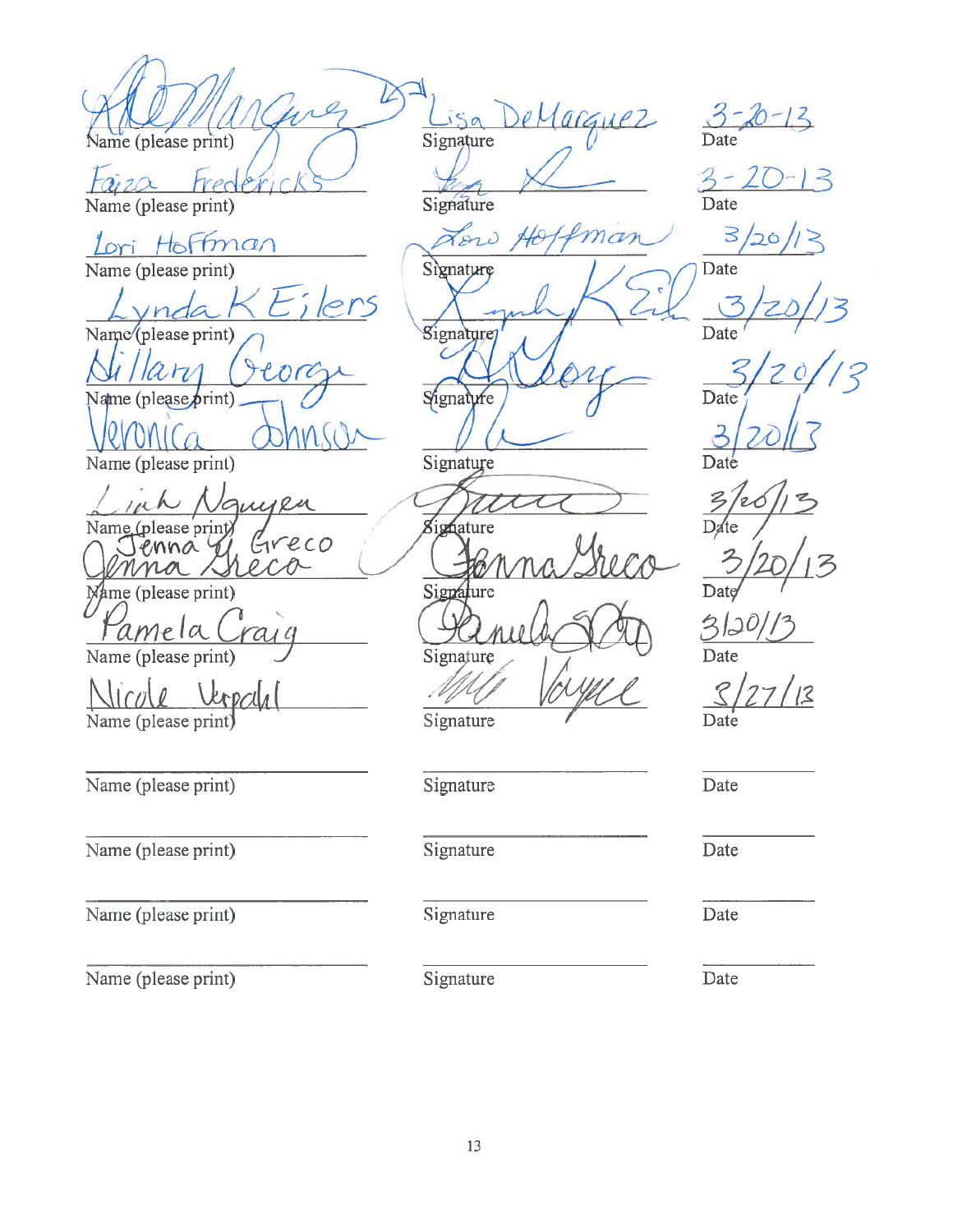DataQuest home > API home > Reports > Select School > School Reports > Current Page

2011-12 Accountability Progress Reporting (APR)



### **School Report - API Growth and Targets Met** 2012 Growth Academic Performance Index (API) Report

California Department of Education Analysis, Measurement, & Accountability Reporting Division 4/8/2013

| School:      | <b>Farnham Charter</b> |
|--------------|------------------------|
| LEA:         | Cambrian               |
| County:      | Santa Clara            |
| CDS Code:    | 43-69385-6046452       |
| School Type: | Elementary             |

| 2012 Growth API Links:             |
|------------------------------------|
| School Chart                       |
| School Demographic Characteristics |
| <b>School Content Area Weights</b> |
| <b>LEA List of Schools</b>         |
| <b>County List of Schools</b>      |

(An LEA is a school district, county office of education, or statewide benefit charter.)

Direct Funded Charter School: No

| 2011-12 APR |          |             | 2011-12 State API |        | 2012 Federal AYP and PI |                |       |
|-------------|----------|-------------|-------------------|--------|-------------------------|----------------|-------|
| Summary     | Glossary | <b>Base</b> | Guide             | Growth | AYP                     | P <sub>1</sub> | Guide |

#### **Met Growth Targets**

| Schoolwide:                | Yes |
|----------------------------|-----|
| <b>All Student Groups:</b> | Yes |
| <b>All Targets:</b>        | Yes |

#### **Groups**

|                                     | Number of<br><b>Students</b><br>Included in<br>2012 API | Numerically<br>Significant in<br><b>Both Years</b> | 2012<br>Growth | 2011<br>Base | 2011-12<br>Growth<br>Target | 2011-12<br>Growth | Met Student<br>Groups<br>Growth<br>Target |
|-------------------------------------|---------------------------------------------------------|----------------------------------------------------|----------------|--------------|-----------------------------|-------------------|-------------------------------------------|
| Schoolwide                          | 338                                                     |                                                    | 899            | 850          | Α                           | 49                |                                           |
| <b>Black or African American</b>    | 19                                                      | No.                                                | 869            | 855          |                             |                   |                                           |
| American Indian or Alaska Native    | 3                                                       | No.                                                |                |              |                             |                   |                                           |
| Asian                               | 47                                                      | No.                                                | 961            | 938          |                             |                   |                                           |
| Filipino                            | 12                                                      | No.                                                | 886            |              |                             |                   |                                           |
| Hispanic or Latino                  | 89                                                      | Yes                                                | 831            | 737          | 5                           | 94                | Yes                                       |
| Native Hawaiian or Pacific Islander | 2                                                       | No.                                                |                |              |                             |                   |                                           |
| White                               | 162                                                     | Yes                                                | 927            | 890          | A                           | 37                | <b>Yes</b>                                |
| Two or More Races                   | $\overline{2}$                                          | No.                                                |                |              |                             |                   |                                           |
| Socioeconomically Disadvantaged     | 78                                                      | Yes                                                | 812            | 732          | 5                           | 80                | <b>Yes</b>                                |
| English Learners                    | 69                                                      | <b>Yes</b>                                         | 829            | 758          | 5                           | 71                | Yes                                       |
| <b>Students with Disabilities</b>   | 57                                                      | No                                                 | 786            | 718          |                             |                   |                                           |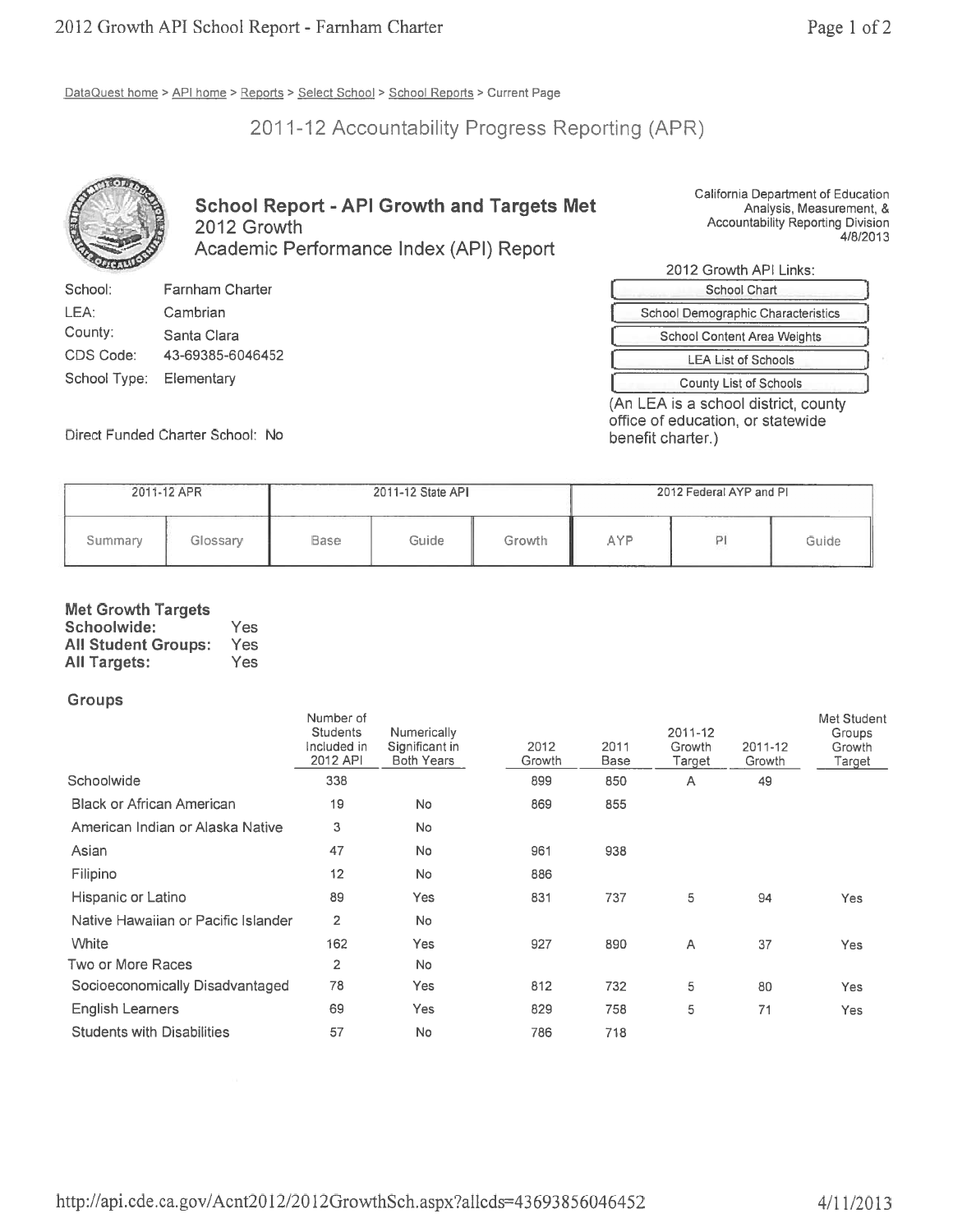| Similar Schools Report |                       |                            |                                                                                                                                                                                                                    |
|------------------------|-----------------------|----------------------------|--------------------------------------------------------------------------------------------------------------------------------------------------------------------------------------------------------------------|
| Similar Schools        | <b>Median API</b>     |                            |                                                                                                                                                                                                                    |
|                        | 2012<br>Growth<br>883 | 2011<br><b>Base</b><br>875 | Click on the median value heading to link to the list of 2011<br>Base API similar schools. This list contains schools which<br>were selected specifically for the reported school for the<br>2011 Base API Report. |

Click on the column header to view notes.

In order to meet federal requirements of the Elementary and Secondary Education Act (ESEA), a 2012 Growth API is posted even if a school or LEA had no 2011 Base API or if a school had significant population changes from 2011 to 2012. However, the presentation of growth targets and actual growth would not be appropriate and, therefore, are omitted.

"N/A" means a number is not applicable or not available due to missing data.

- ngn means this API is calculated for a small school, defined as having between 11 and 99 valid Standardized Testing and Reporting (STAR) Program test scores included in the API. The API is asterisked if the school was small in either 2011 or 2012. APIs based on small numbers of students are less reliable and, therefore, should be carefully interpreted.
- "А" means the school or Student Groups scored at or above the statewide performance target of 800 in 2012.
- "B" means the school did not have a valid 2011 Base API and will not have any growth or target information.
- "C" means the school had significant demographic changes and will not have any growth or target information.
- "D" means this is either an LEA, or a special education school. Target information is not applicable to LEAs or special education schools.

Targets Met - In the "Met Growth Target" columns, the growth targets reflect state accountability requirements and do not match the federal Adequate Yearly Progress (AYP) requirements. The AYP requirement for the API is a 2012 Growth API of 740 or a one-point increase from the 2011 Base API to 2012 Growth API for a school or LEA.

Missing All Student Data - All subgroup data are missing if the LEA informed the CDE of a potential data error in at least one race or ethnicity category.

Missing Special Population Student Data - Socioeconomically Disadvantaged and English Learners student groups with missing API data and a "No" under the "Met Student Growth Target" column indicates that there was a decrease in the number of students in the group by at least 20 percent from the 2011 Base API to the 2012 Growth API, or the LEA reported a potential data error with one or more these student groups. For that reason API information for that student group is not reported. LEAs that make changes to their data through the testing contractor will have updated API reports released in January 2013.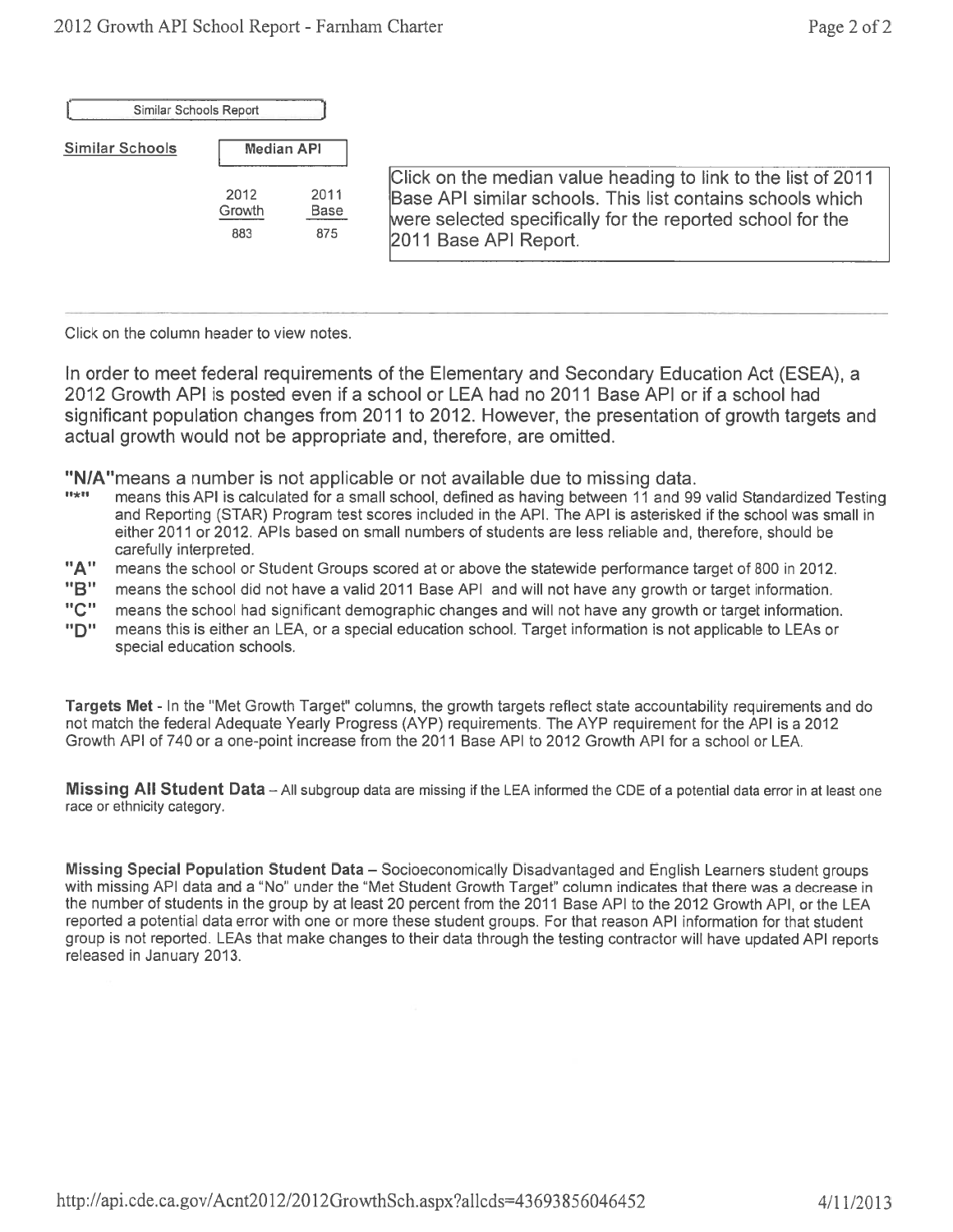DataQuest home > API home > Reports > Select School > School Reports > Current Page

2010 -11 Accountability Progress Reporting (APR)



LEA:

County:

CDS Code:

School Type:

**School Report - API Growth and Targets Met** 2011 Growth Academic Performance Index (API) Report

California Department of Education Analysis, Measurement & Accountability Reporting Division 8/13/2012

2011 Growth API Links:

| School Chart                       |
|------------------------------------|
| School Demographic Characteristics |
| <b>School Content Area Weights</b> |
| <b>LEA List of Schools</b>         |
| <b>County List of Schools</b>      |

(An LEA is a school district or county office of education.)

Direct Funded Charter School: No

Cambrian

Santa Clara

Elementary

43-69385-6046452

|                                          | 2010-11 APR |             | 2010-11 State API |        | 2011 Federal AYP and PI |    |       |  |
|------------------------------------------|-------------|-------------|-------------------|--------|-------------------------|----|-------|--|
| Summary                                  | Glossary    | <b>Base</b> | Guide             | Growth | <b>AYP</b>              | PI | Guide |  |
| <b>Wet Growth Targets</b><br>Schoolwide: | Yes         |             |                   |        |                         |    |       |  |
| All Student Groups:                      | No          |             |                   |        |                         |    |       |  |
| All Targets:                             | No          |             |                   |        |                         |    |       |  |

Groups

|                                     | Number of<br><b>Students</b><br>Included in<br>2011 API | Numerically<br>Significant in<br><b>Both Years</b> | 2011<br>Growth | 2010<br>Base | 2010-11<br>Growth<br>Target | 2010-11<br>Growth | Met Student<br>Groups<br>Growth<br>Target |
|-------------------------------------|---------------------------------------------------------|----------------------------------------------------|----------------|--------------|-----------------------------|-------------------|-------------------------------------------|
| Schoolwide                          | 330                                                     |                                                    | 849            | 847          | $\overline{A}$              | $\overline{2}$    |                                           |
| <b>Black or African American</b>    | 21                                                      | No                                                 | 855            | 830          |                             |                   |                                           |
| American Indian or Alaska Native    | 3                                                       | No                                                 |                |              |                             |                   |                                           |
| Asian                               | 43                                                      | No                                                 | 938            | 913          |                             |                   |                                           |
| Filipino                            | 10                                                      | No                                                 |                |              |                             |                   |                                           |
| Hispanic or Latino                  | 90                                                      | Yes                                                | 734            | 755          | 5                           | $-21$             | <b>No</b>                                 |
| Native Hawaiian or Pacific Islander | $\overline{2}$                                          | No                                                 |                |              |                             |                   |                                           |
| White                               | 157                                                     | <b>Yes</b>                                         | 890            | 890          | A                           | 0                 | Yes                                       |
| Two or More Races                   | 0                                                       | No                                                 |                |              |                             |                   |                                           |
| Socioeconomically Disadvantaged     | 91                                                      | <b>Yes</b>                                         | 729            | 706          | 5                           | 23                | <b>Yes</b>                                |
| <b>English Learners</b>             | 59                                                      | Yes                                                | 758            | 776          | 5                           | $-18$             | No                                        |
| <b>Students with Disabilities</b>   | 44                                                      | No                                                 | 718            | 690          |                             |                   |                                           |
|                                     |                                                         |                                                    |                |              |                             |                   |                                           |

Similar Schools Report

**Similar Schools** 

**Median API**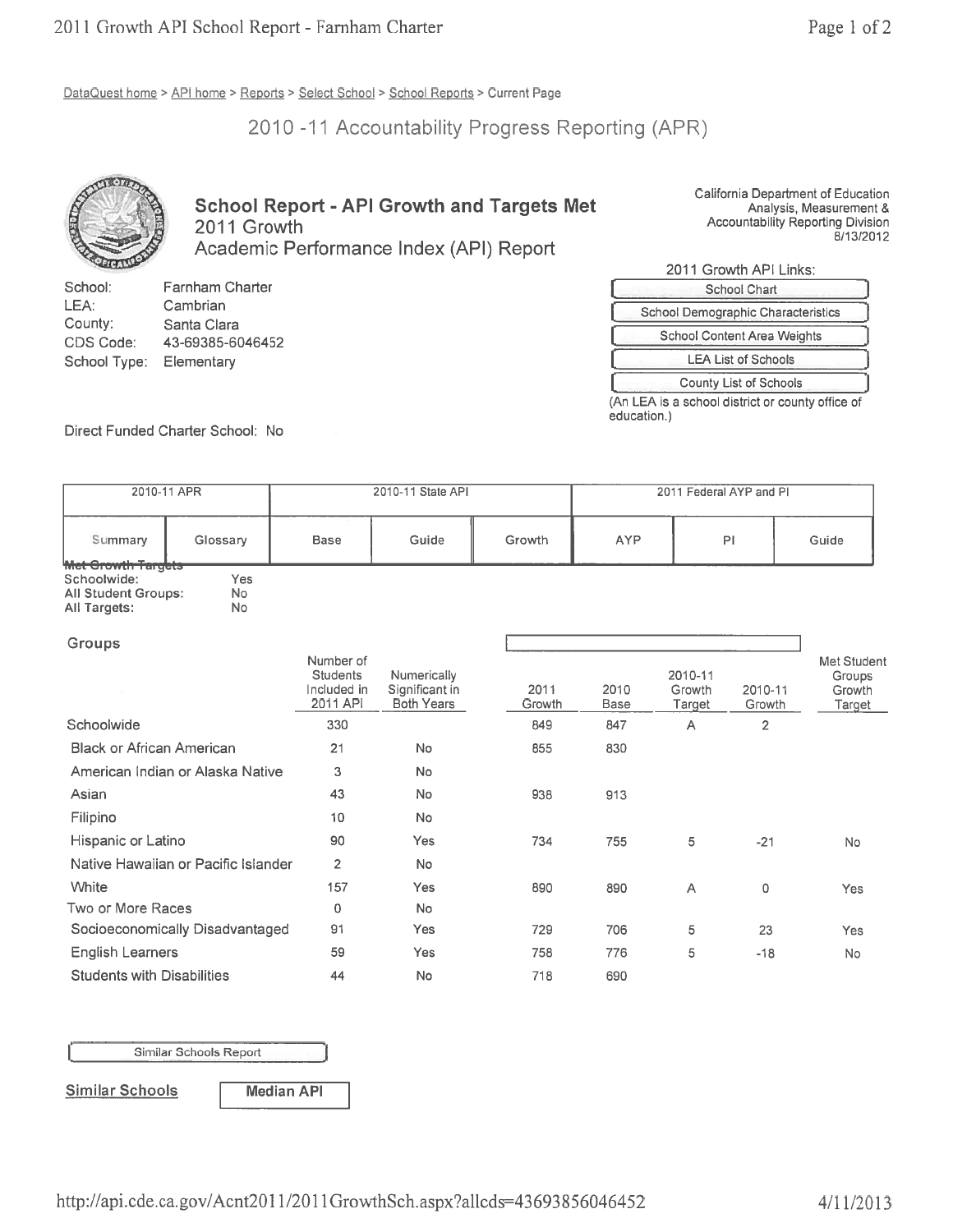| 2011   | 2010        | Click on the median value heading to link to the list of 2010 |
|--------|-------------|---------------------------------------------------------------|
| Growth | <u>Base</u> | Base API similar schools. This list contains schools which    |
| 872    | 869         | were selected specifically for the reported school for the    |
|        |             | 2010 Base API Report.                                         |

Click on the column header to view notes.

In order to meet federal requirements of the Elementary and Secondary Education Act (ESEA), a 2011 Growth API is posted even if a school or LEA had no 2010 Base API or if a school had significant population changes from 2010 to 2011. However, the presentation of growth targets and actual growth would not be appropriate and, therefore, are omitted.

"N/A" means a number is not applicable or not available due to missing data.

means this API is calculated for a small school, defined as having between 11 and 99 valid Standardized Testing and Reporting (STAR) Program test scores included in the<br>API. The API is asterisked if the school was small i 11,911 interpreted

- "А" means the school or subgroups scored at or above the statewide performance target of 800 in 2010.
- "B" means the school did not have a valid 2010 Base API and will not have any growth or target information.
- "C" means the school had significant demographic changes and will not have any growth or target information.
- "D" means this is either an LEA, or a special education school. Target information is not applicable to LEAs or special education schools.

Targets Met - In the "Met Growth Target" columns, the growth targets reflect state accountability requirements and do not match the federal Adequate Yearly Progress (AYP) requirements. The AYP requirement for the API is a 2011 Growth API of 710 or a one-point increase from the 2010 Base API to 2011 Growth API for a school or LEA.

Missing All Subgroup Data - All subgroup data are missing if the LEA informed the CDE of a potential data error in at least one race or ethnicity category

Missing Special Population Subgroup Data - Socioeconomically Disadvantaged, English Learners, and Students with Disabilities groups with missing API data and a "No" under the "Met Subgroup Growth Target" column indicates that there was a decrease in the number of students in the group by at least 20 percent from the 2010 Base API to the 2011 Growth API, or the LEA reported a potential data error with one or more these student groups. For that reason API information for that student group is not reported. LEAs that make changes to their data through the testing contractor will have updated API reports released in February 2012.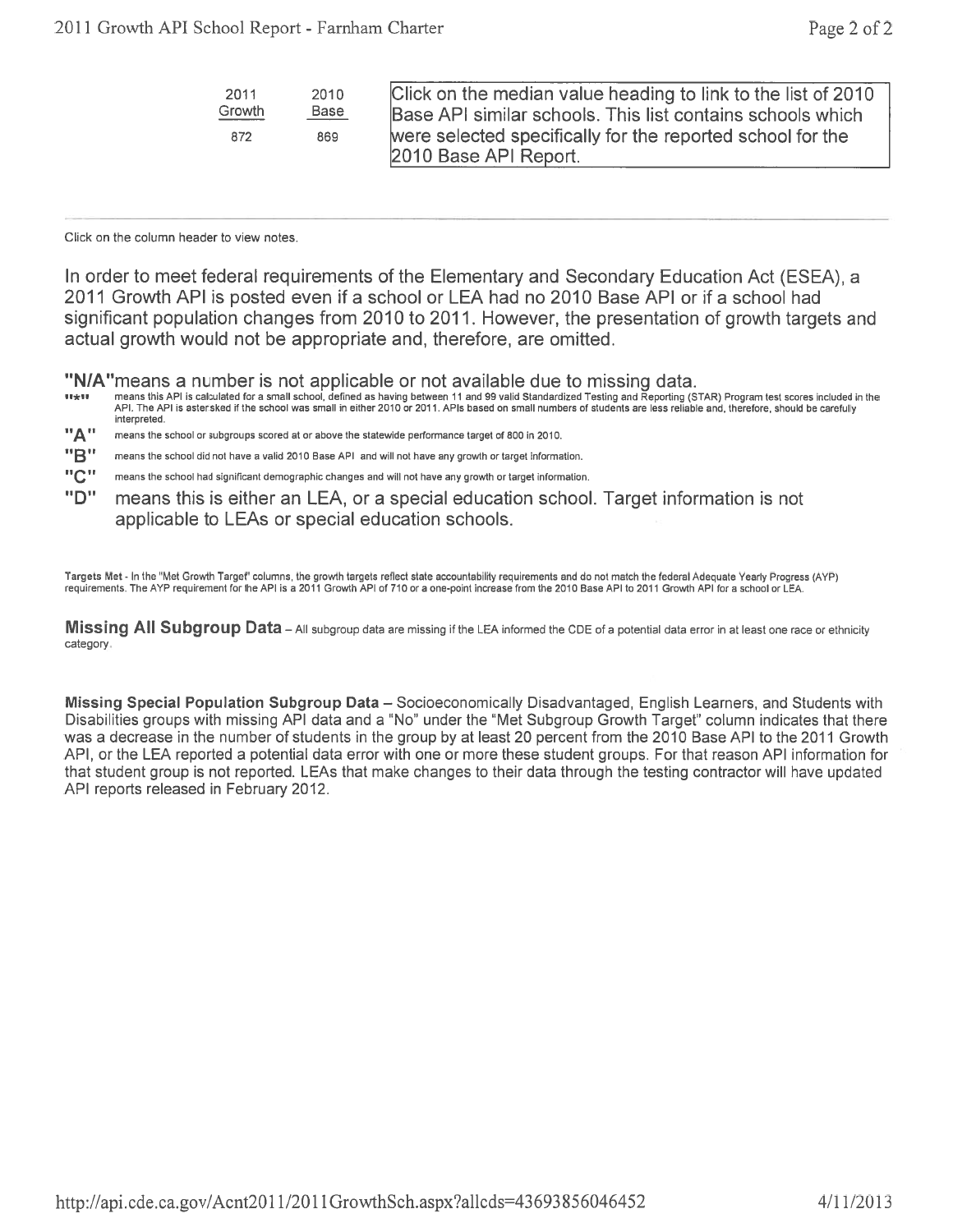DataQuest home > API home > Reports > Select School > School Reports > Current Page

2009 -10 Accountability Progress Reporting (APR)



School Content Area Weights **LEA List of Schools** County List of Schools

(An LEA is a school district or county office of education.)

Direct Funded Charter School: No

43-69385-6046452

Elementary

CDS Code:

School Type:

|         | 2009-10 APR |             | 2009-10 State API |        | 2010 Federal AYP and PI |       |       |
|---------|-------------|-------------|-------------------|--------|-------------------------|-------|-------|
| Summary | Glossary    | <b>Base</b> | Guide             | Growth | AYP                     | $***$ | Guide |

#### State Accountability: Academic Performance Index (API)

| <b>Number</b><br>of<br><b>Students</b><br>included<br>in the<br>2010<br>Growth<br><b>API</b> |                                                                                             |                  | <b>API</b>                                                                                                                                                                                                      | <b>Met Growth Target</b> |                     |                      |                                               |  |
|----------------------------------------------------------------------------------------------|---------------------------------------------------------------------------------------------|------------------|-----------------------------------------------------------------------------------------------------------------------------------------------------------------------------------------------------------------|--------------------------|---------------------|----------------------|-----------------------------------------------|--|
|                                                                                              | 2010 Growth                                                                                 | <b>2009 Base</b> | 2009-10<br><b>Growth Target</b>                                                                                                                                                                                 | 2009-10<br>Growth        | <b>Schoolwide</b>   | <b>All Subgroups</b> | <b>Both</b><br>Schoolwide<br>and<br>Subgroups |  |
| 317                                                                                          | 847                                                                                         | 864              | A                                                                                                                                                                                                               | $-17$                    | Yes                 | <b>No</b>            | No.                                           |  |
| <b>Similar Schools</b>                                                                       | Similar Schools Report<br><b>Median API</b><br>2010<br>2009<br>Growth<br>Base<br>866<br>869 |                  | Click on the median value heading to link to the list of 2009 Base API<br>similar schools. This list contains schools which were selected<br>specifically for the reported school for the 2009 Base API Report. |                          |                     |                      |                                               |  |
| <b>Subgroups</b>                                                                             |                                                                                             |                  |                                                                                                                                                                                                                 |                          | <b>Subgroup API</b> |                      |                                               |  |